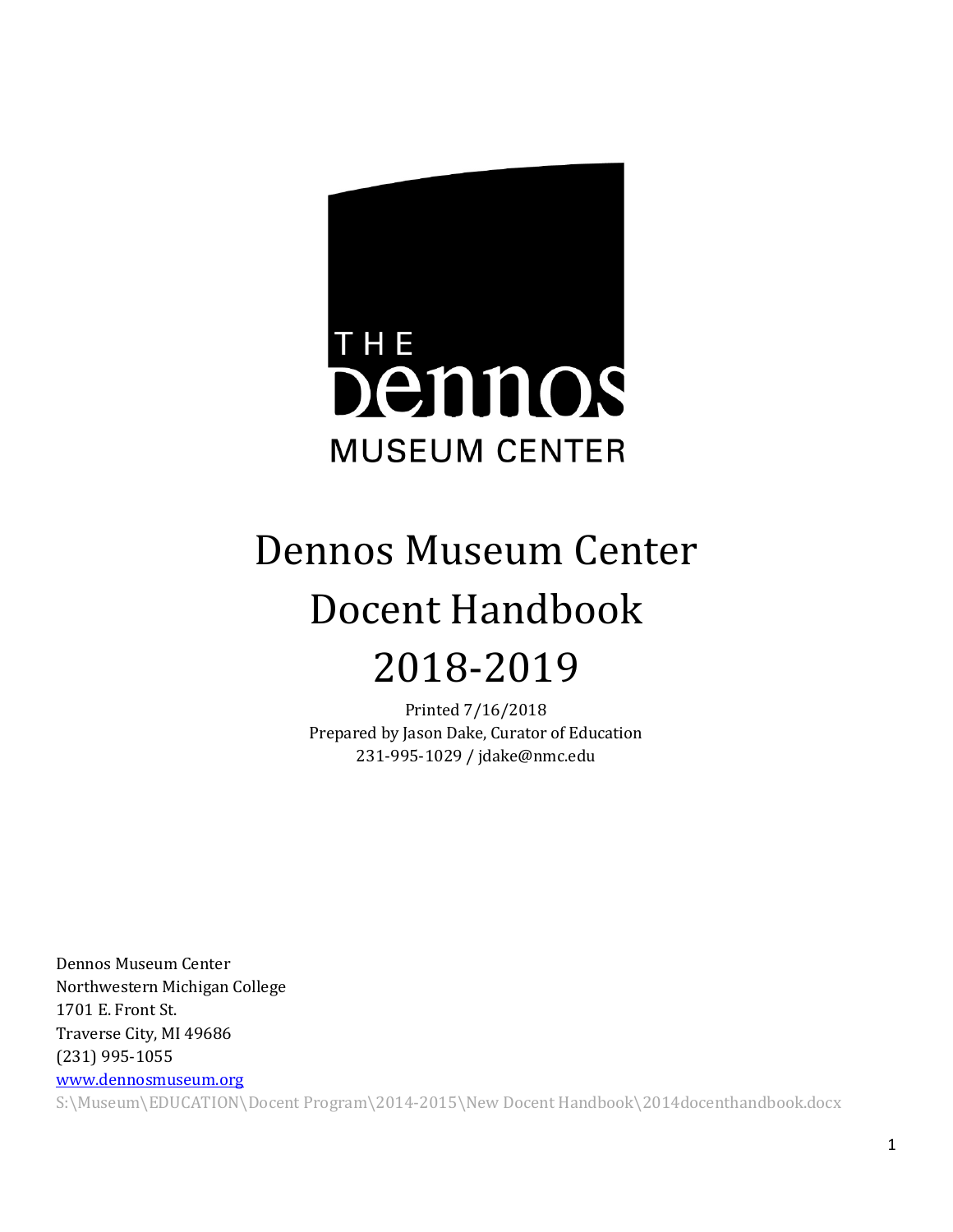# **Contents**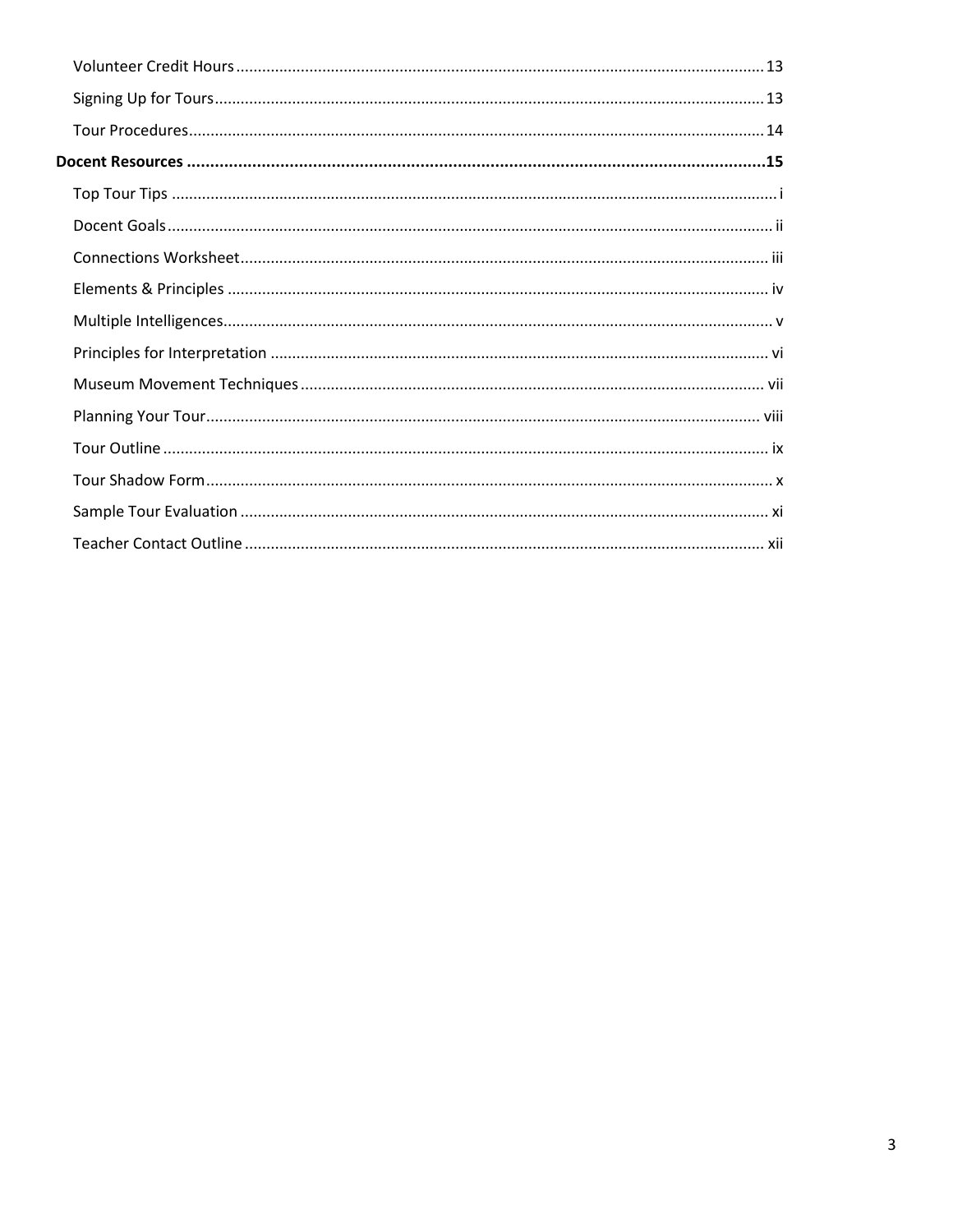# **Welcome!**

Thank you for participating in the Docent Program at the Dennos Museum Center. Without volunteers, the Museum would not be able to do what it does! As a docent, you will be a primary contact for students, teachers, professors, and adult groups that visit the museum for a tour. You will learn about the Dennos, its collections and exhibitions, and techniques for facilitating learning in the galleries. But you're not expected to be an expert, and much of the time you will be working on a team that can help you be the best docent you can be. The Curator of Education, Jason Dake, will serve as your leader and program manager. Please feel free to contact him at 231-995-1029 or *jdake@nmc.edu* with any questions.

# <span id="page-3-0"></span>**Introduction to the Museum**

## <span id="page-3-1"></span>**Mission Statement**

The Dennos Museum Center seeks to engage, entertain and enlighten its audiences through the collection of art, and the presentation of exhibitions and programs in the visual arts, sciences and performing arts.

## <span id="page-3-2"></span>**History of the Dennos Museum Center**

The Michael and Barbara Dennos Museum Center at Northwestern Michigan College opened on July 6, 1991. The original 40,000 square foot complex featured three changing exhibit galleries and a sculpture court; the "hands on" Thomas A. Rutkowski Discovery Gallery; the Power Family Inuit Gallery; and the 367 seat Milliken Auditorium, host to concerts and lectures throughout the year. In 2018, The Dennos opened its expanded permanent collection galleries, including the Diana & Richard Milock Wing and the Barbara & Dudley Smith Exhibition Wing for Inuit Art.

The Museum holds a collection of over 2,500 objects, of which over 1,600 are Inuit art from the Canadian Arctic. Our Inuit art collection is one of the largest and the most historically complete collections in the United States. In addition, our significant collection of outdoor sculpture by noted international and Michigan artists can be found on the campus of Northwestern Michigan College.

The Museum is a unit of Northwestern Michigan College and operates under a restricted budget with operating funds coming from endowment, fundraising, and earned income. The Museum seeks support for exhibition and educational programming, acquisitions, capital projects and endowment. The Museum serves over 60,000 visits per year.

## <span id="page-3-3"></span>**Visitor Service Philosophy**

**Our Service Promise:** Our visitors will receive responsible, friendly service while they enjoy quality products and great value. **Visitors:**

- Do us a favor when they call or visit
- Are individuals who deserve personal attention
- Are groups that walk in the door, rent our facilities, and/or those that visit our website
- Are customers who buy our services and keep DMC going
- Are deserving of our courteous and attentive treatment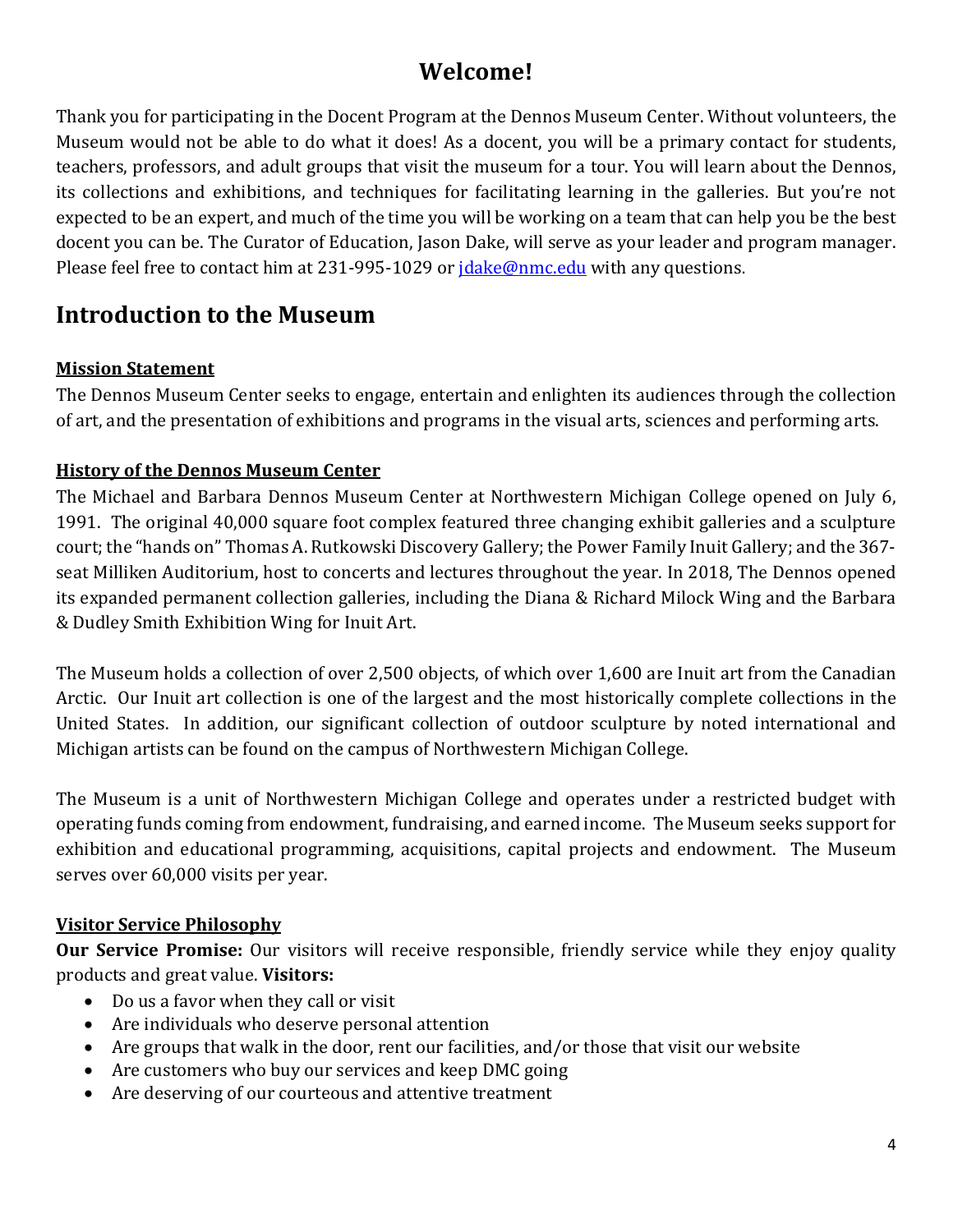# **Dennos Museum Center Education Department**

#### **Education Department Mission**

<span id="page-4-0"></span>The Education Department coordinates, produces, and implements educational programs for various audiences in accordance with the Museum's mission. Programs are engaging, accessible, and objectivebased. **Programs aim to:**

- Increase understanding of and appreciation for the Museum's exhibitions and collections.
- Connect the arts and sciences with the daily lives of visitors.
- Be accessible to all audiences.

#### **School Programs**

## <span id="page-4-1"></span>**Educational Tours\***

The Dennos Museum Center offers guided tours in conjunction with current exhibits. Guided tours are interactive and give students an opportunity to analyze artwork, draw connections between the arts and their lives, and make informed decisions about artwork. An art project coordinated with a guided tour gives students the opportunity to create a work of art that relates to the current exhibit, demonstrating their understanding of the themes addressed in the tour and a mastery of tools, materials, and techniques. Dennos Museum Center K-12 educational programming aligns with Michigan Content Standards for Arts Education and the National Standards for Arts Education.

## <span id="page-4-2"></span>**Inuit Cultural Tours\***

A specialized educational tour based on the Museum's focus on Inuit art, Inuit Cultural Tours offer a unique opportunity for students to experience the art and culture of the Inuit through an interactive tour that includes playing Inuit games and completing a block print or stencil project.

## <span id="page-4-3"></span>**Self-Guided Visits**

Self-guided visits allow students to explore the museum at their own pace. Worksheets, gallery hunts, and other materials are available from the Museum Education Department upon request.

## <span id="page-4-4"></span>**Educational Concerts\***

The Dennos Museum Center offers educational concert experiences that align with music appreciation curriculum. Educational Concerts and Workshops vary by performer but generally include short performances, interactive sections with singing, clapping or other activities, and some discussion of the genre of music or culture of the performers.

## **\*As a docent, you will have a role in these programs.**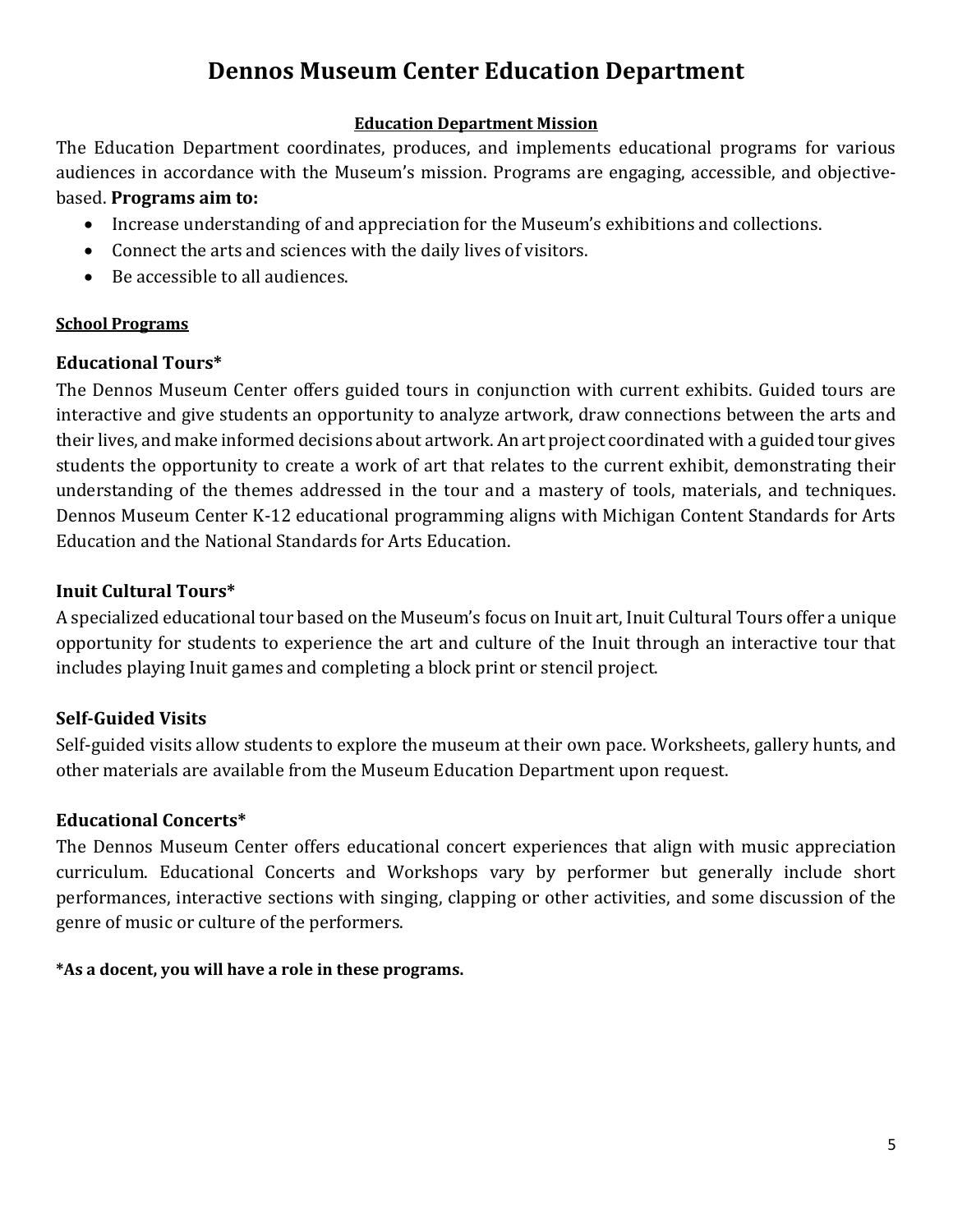#### **Public Programs**

## <span id="page-5-0"></span>**Lecture Series**

The Museum offers periodic lectures relating to the Museum's permanent collection and changing exhibits. Docents are encouraged to attend lectures as part of their continuing education and are given free admission.

#### <span id="page-5-1"></span>**Group Tours\***

The Museum offers guided tours in conjunction with current exhibits. Guided tours are interactive and give visitors an opportunity to analyze artwork, draw connections between the arts and their lives and make informed decisions about artwork.

#### <span id="page-5-2"></span>**Workshops**

The Museum offers periodic workshops with artists that relate to current exhibitions or the permanent collection. Workshops usually require registration and payment of fees.

## <span id="page-5-3"></span>**Travel Opportunities**

The Dennos Museum Center offers periodic travel opportunities as they relate to the Museum's exhibition and collection.

#### **Other Programs\***

The Curator of Education, Museum staff, and docents develop additional programs for a variety of audiences on a regular basis.

#### **\*As a docent, you will have a role in these programs.**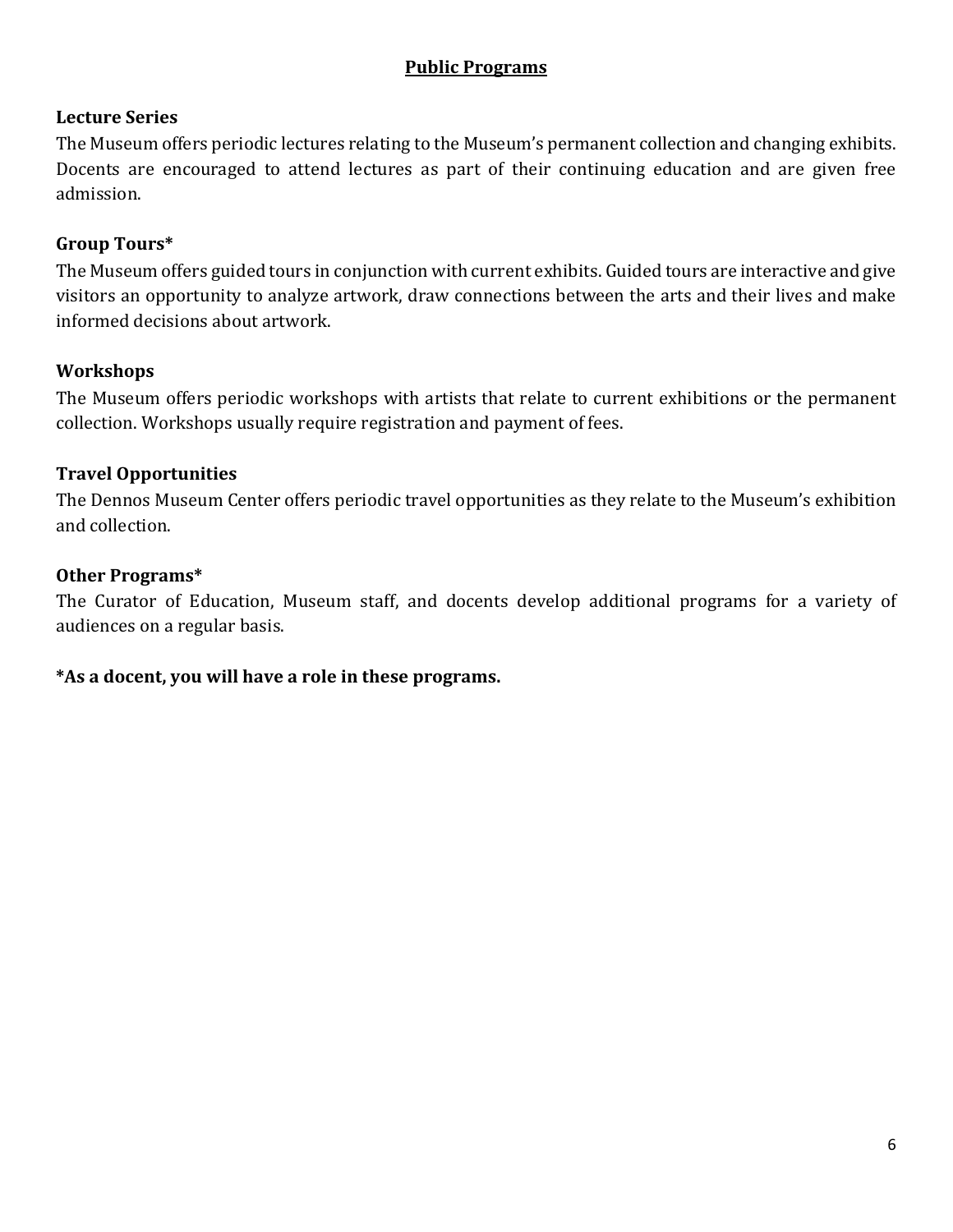# **Docent Program Overview**

#### <span id="page-6-0"></span>**Docent Definition**

A docent is a volunteer trained to facilitate learning in the museum through a variety of activities and techniques.

#### <span id="page-6-1"></span>**Summary**

More than anyone else, the docent represents the Museum to the students, teachers, and other visitors taking guided tours of the Museum. It is the docent who provides the personal touch and attention to what can be a person's first experience in a museum. As a docent, one has the potential to initiate lifelong interest and appreciation for the arts and sciences by providing interactive and engaging tours to our museum audience.

#### <span id="page-6-2"></span>**Recruitment**

Diverse community representation is sought for all volunteers working in the Docent Program. When recruiting a new docent class, notice is given through a member's newsletter and via public service announcements to the press. The active docents are encouraged to invite interested friends and acquaintances to join. We provide information to all interested individuals and schedule interviews whenever possible.

**NON-DISCRIMINATION POLICY NOTICE:** Northwestern Michigan College is committed to a policy of equal opportunity for all persons and does not unlawfully discriminate on the basis of race, color, national origin, religion, disability, genetic information, height, weight, marital status or veteran status in employment, educational programs and activities, and admissions. **nmc.edu/nondiscrimination**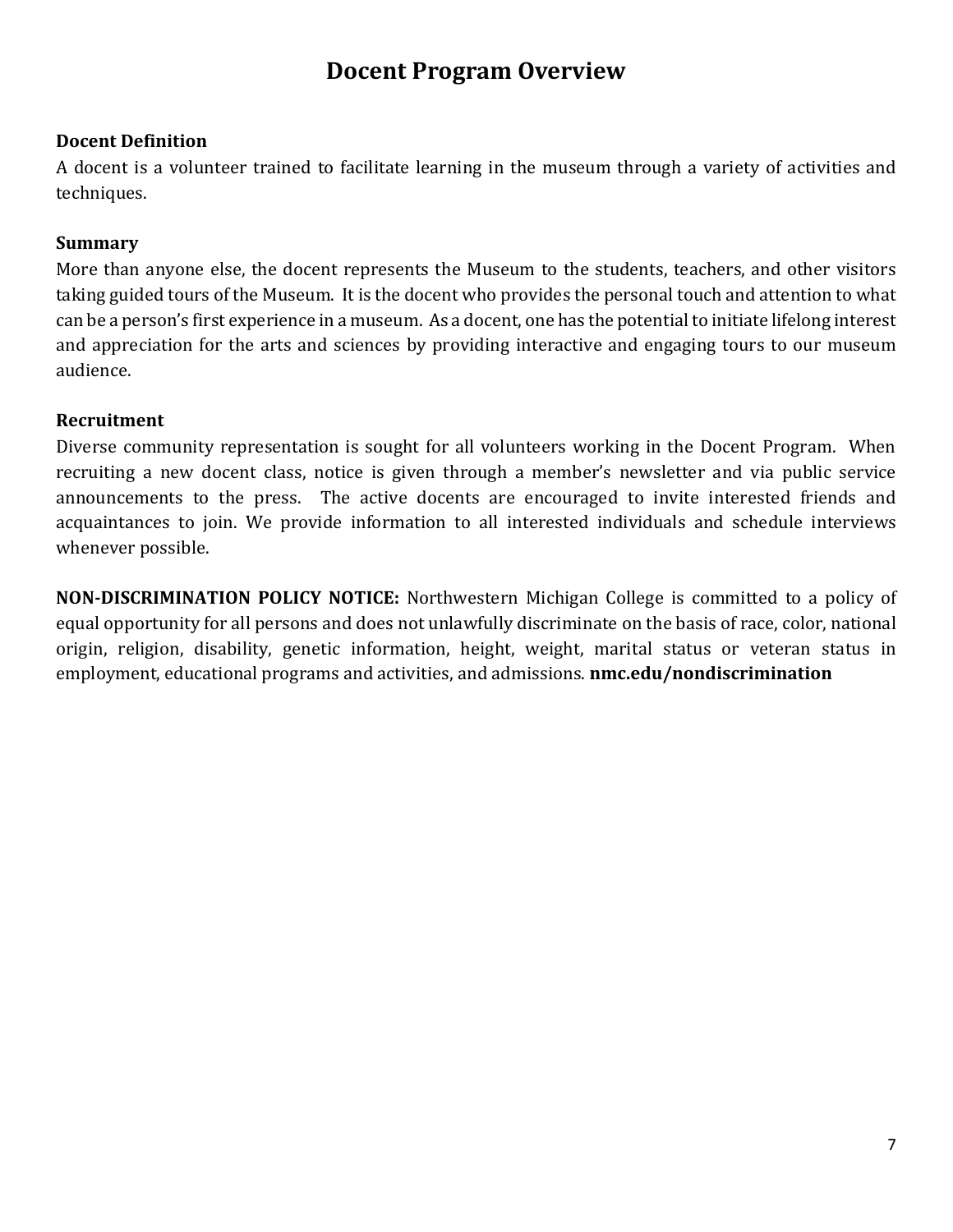## **Requirements**

In order to be a Dennos Museum Center docent and give tours, you must:

- Attend a Volunteer Orientation.
- Become a member. Membership to the Dennos Museum Center is strongly encouraged (please speak to the Curator of Education if financial hardship prevents you from becoming a member).
- Make an effort to attend all training sessions. Please notify Curator of Education if you are absent.
- Commit to two years with the Docent Program.
- Be available to provide or shadow a minimum of 2 tours per month during the months of September through May, or at least 8 hours per month including meetings. (Guidelines subject to change based on overall tour numbers.)

As a Member of the Docent Program, you may expect:

- Clear explanation of responsibilities
- Opportunity to expand one's knowledge and understanding of the arts and sciences
- In-depth education on Inuit Arts and Culture
- Opportunity to contribute solutions to problems that arise
- Recognition for service to the Dennos Museum Center
- Socialization opportunities
- Respect from staff
- Evaluation of performance and suggestions for improvement

In return, the Dennos Museum Center expects the following from you:

- Available to attend trainings and give tours September through May
- Dependable execution of responsibilities
- Constructive criticism in the form of concrete suggestions
- Professional attitude and conduct
- Openness to trends in art education and to various tour techniques
- Accountability for your responsibilities as a docent
- Respect for other docents, other Museum volunteers, and to Museum staff
- Commitment and dedication to your duties as a docent

## **Benefits**

Docents receive various benefits, including:

- A 20% discount on purchases in the Museum Store (docent only)
- Free admission to artist lectures and exhibition openings (docent only)
- An annual volunteer dinner hosted by the museum in honor of your hard work (docent + guest)
- Occasional discounts on concert tickets and museum admission passes (docent + guest)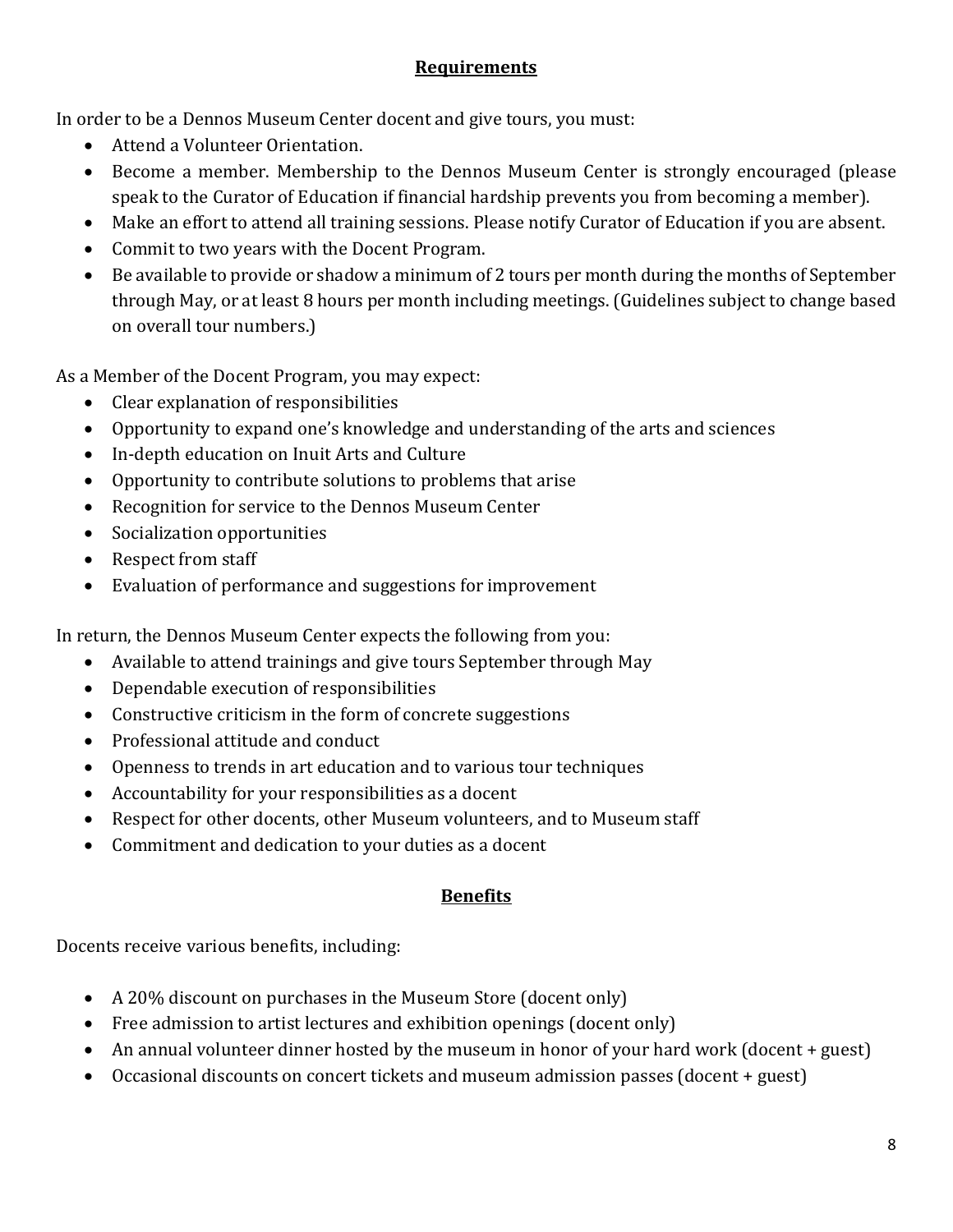## **Docent Levels**

## **Active Docent**

Active Docents attend all trainings and are involved in giving tours. Please see requirements in "Docent Requirements" section. It is important that all docents giving tours are up to date with trainings to ensure a quality experience for teachers, students, and other visitors.

## **Provisional Docent**

Provisional Docents are all new docents that are going through a new docent training class.

## **Emeritus Docent**

Emeritus Docents are docents that find that they are unable to commit as much time and energy as they have in the past or are unable to give tours during the months of September through June. These volunteers are invited to social events but do not attend trainings or give tours. A minimum of 3 years' service is required to obtain emeritus status.

## **Training/Meetings**

## **Meetings**

Regular meetings occur on Tuesday mornings, 9:30am to Noon. All docents are expected to attend the training meetings to ensure a quality experience for teachers and schools. If you miss training, you are responsible for making up the content of that training. *NOTE: If Traverse City Area Public Schools are closed due to inclement weather, the docent meeting for that day will be cancelled as well.*

All docents may choose one day a week for which he/she will be responsible for tours. If there are no tours arranged, the docent is encouraged to study at the Museum, work on a committee, or otherwise help out the docent program. It is the responsibility of the docent to check ahead for tour information.

## **Provisional Docents**

Provisional Docent training will occur September through December each year, based on new docent interest. Generally, special training will be held separate from Active Docents, although Provisional Docents can and should attend regular meetings. Training will include the background of Museum, history of art, basic elements of art, knowledge of Inuit Collection, teaching methods, child development, tour techniques, tour development, and observing experienced Docent lead tours.

In late November or early December, a final tour will be prepared and conducted by each Provisional Docent in order to be approved by the Curator of Education for Active Docent status.

## **Continuing Education**

<span id="page-8-0"></span>Docents are encouraged to take Art History to better prepare as educational tour guides. Classes are offered through Northwestern Michigan College's Academic and Extended Education programs.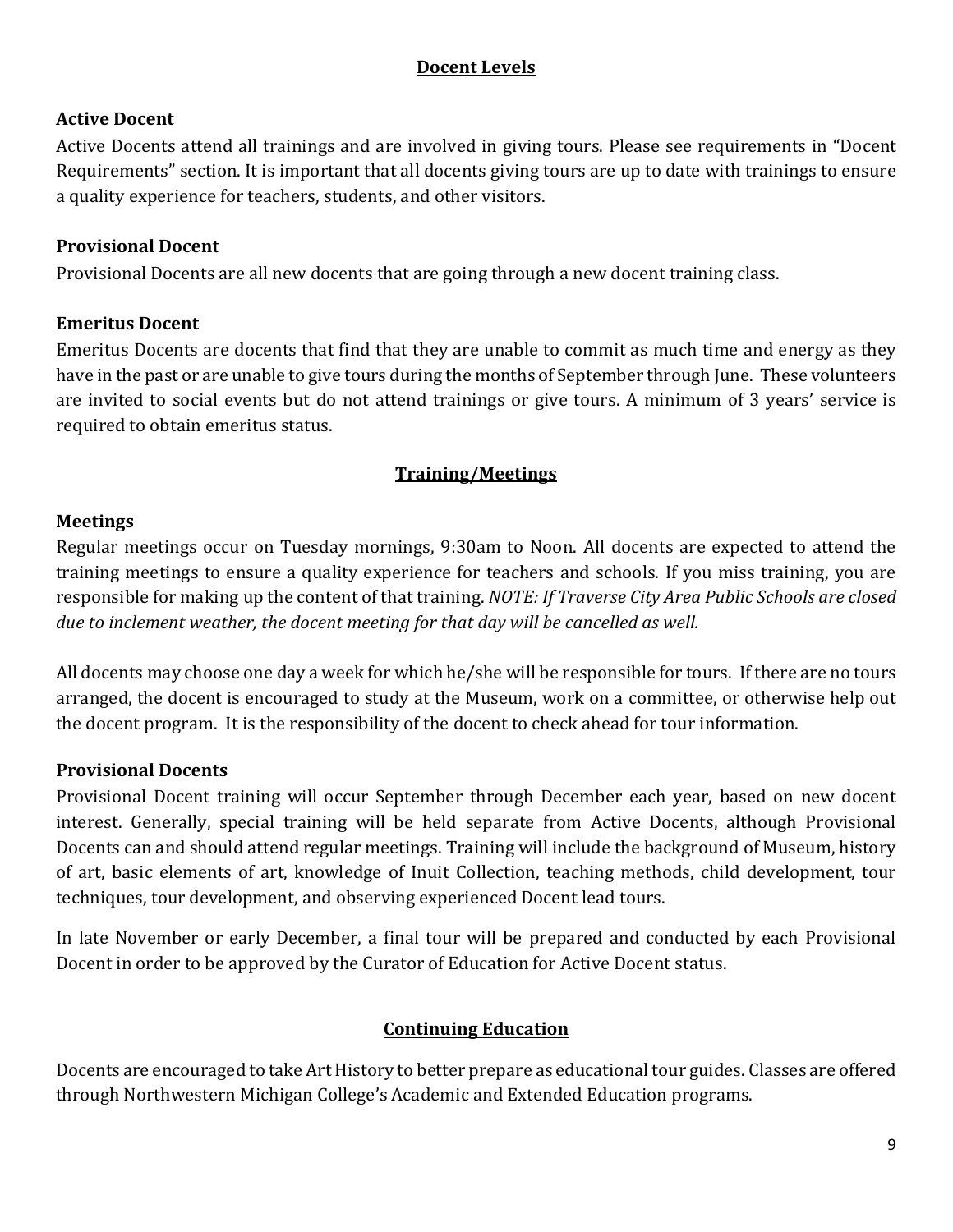#### **Evaluation**

Ongoing evaluation throughout the school year involves peer review during training sessions, selfevaluation after tours, teacher evaluations, and year-end review.

Year-end review consists of a self-evaluation, an evaluation of the training program, and a one-on-one meeting with the Curator of Education. Each docent will be evaluated on his/her touring performance by observation as well as the teacher evaluation forms. In addition, attendance and commitment to the docent program is evaluated.

The docents are asked to evaluate the program at year's end. Comments are compiled regarding compliance with Docent guidelines for touring, logistics, and education. This input is essential for program planning. Each training session is also evaluated for continuous improvement during the year.

*The Curator of Education holds to the right to remove a docent from "active" status at any time, and each docent holds the right to remove him/herself from duty at any time.*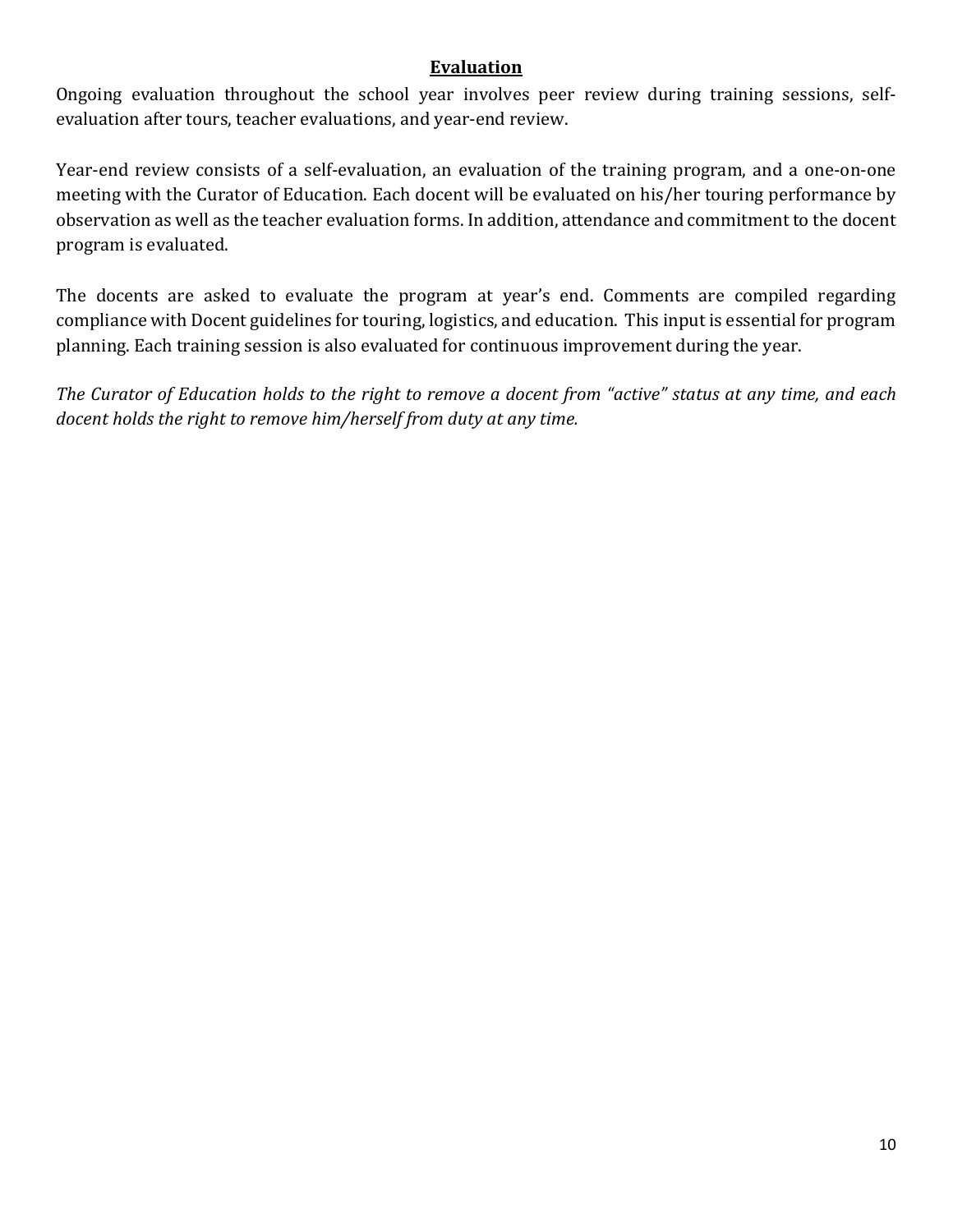# **Docent Committees**

<span id="page-10-0"></span>Docents can participate in a variety of committees to provide input regarding tours, programs, and other resources. Committee membership is voluntary, but a two-year commitment is encouraged. Each committee appoints one member as the record keeper/contact person for Museum staff and other committees. Each docent may be the contact person for *only one committee* at a time, but is otherwise able to participate in multiple committees at their discretion.

This document provides a generalized purpose for each committee. Once convened, each committee can develop a specific objective and meeting schedule.

*All reports and actions must be approved by Curator of Education before being reported to the docents at a general meeting.*

## **Standing Committees**

Committees will be undergoing changes in 2018-2019. Stay tuned for details and sign-up information.

Previous Committees include:

**Technology Committee:** Explores and develops training for iPads and other technology for use during docent tours.

**Hospitality Committee**: Coordinates food and beverage service for meetings, along with get-well cards and other messages for the docent "family." (See next page for additional details.)

**Library Committee:** Organizes the educational library in the museum office.

**Inuit Committee:** Develops resource materials; reviews past and present tours; creates new Inuit tours.

**Exhibitions Committee:** Develops resource materials, tours ideas, etc. for future exhibitions, as based on schedule provided by Curator of Education.

**Archives Committee:** Reviews and organizes current resources for tours and exhibitions, as found in docent office files.

**Art Project Committee:** Develops art projects for exhibitions.

**Programs & Tours Committee:** Develops resources and ideas for general tours (K-12, adults, or other), as well as public programs (family day, drop-in tours, etc.).

**New Docent Welcome Committee**: Develops procedures for introducing and mentoring new docents (12-18 months) through the docent program.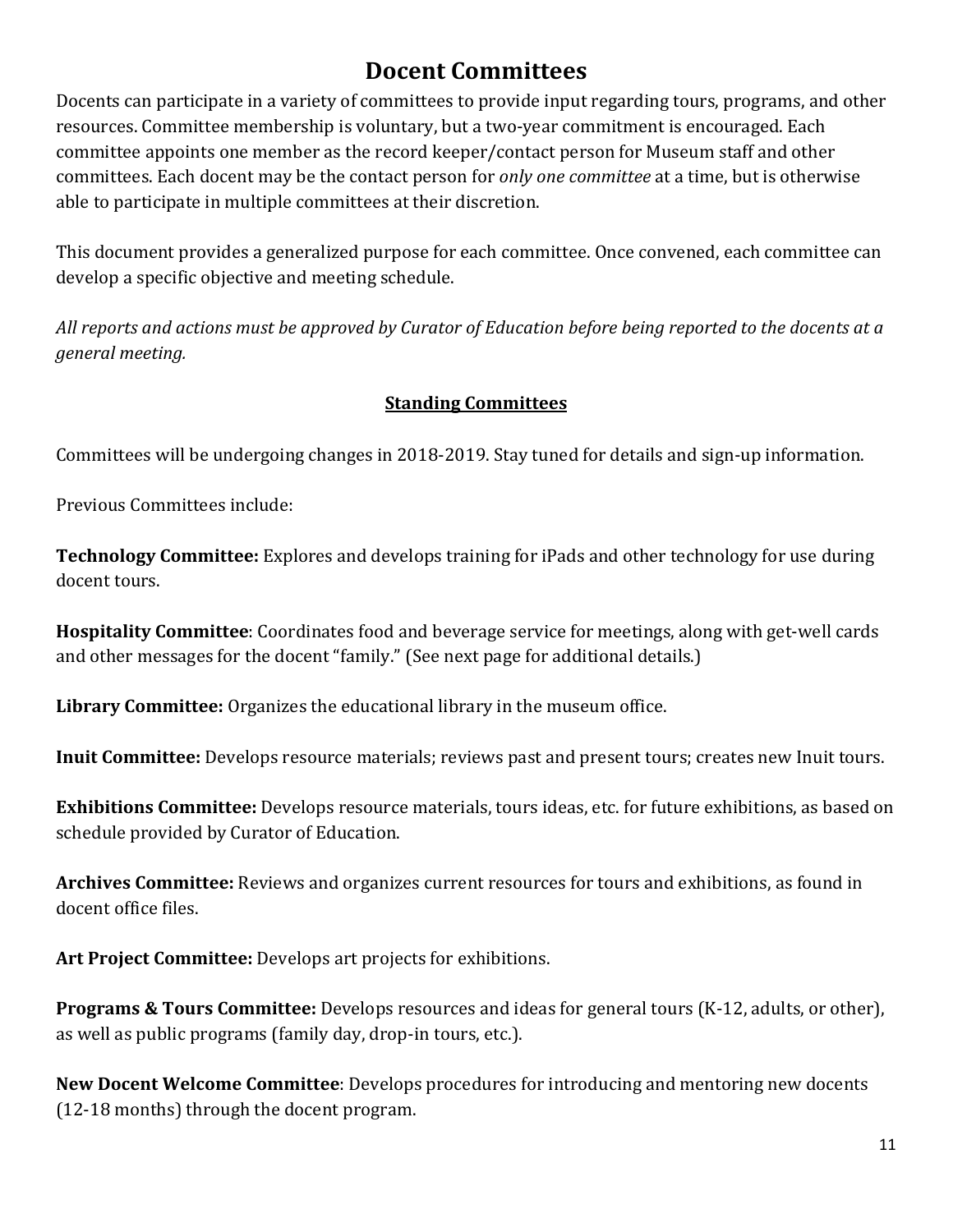## **Hospitality Committee**

#### **Responsibilities:**

- **1. Coffee/ tea preparation and clean-up for weekly Docent meetings (45 minutes before meetings).** 
	- a. Ensure the Dennos Museum Center entrance will be open 45 minutes prior to our meetings.
	- b. Prepare coffee (caffeinated and decaffeinated) as well as hot water with tea bags.
	- c. Set up cups and "additives."
	- d. Bring an occasional treat for everyone!!!
	- e. Clean up kitchen at the end of the meeting
- **2. Coordination of monthly treats for social gatherings from 9:30 – 10:00 am during the first Tuesday meetings of October, November, January, February, March, April and May.**
	- a. Coordination of sign-up sheet for food and table decorations. Teams will consist of four members.
	- b. Reminders to team members one week prior to their chosen date.

#### **3. Coordination of Special Events**

- a. September orientation meeting treats (Coordinators provide these)
- b. Holiday Party at the Dennos during our final December meeting.
- c. A final Spring Picnic and celebration!!
- **4. Send cards to docents celebrating a special event or those who are ill and need our love and support.**
	- a. Cards to be purchased at the Dennos Museum Store and placed in the Dennos's mailbox
- **5. Gifts of appreciation to those who have helped us succeed in our responsibilities to represent Dennos Museum Center as Teaching Docents.**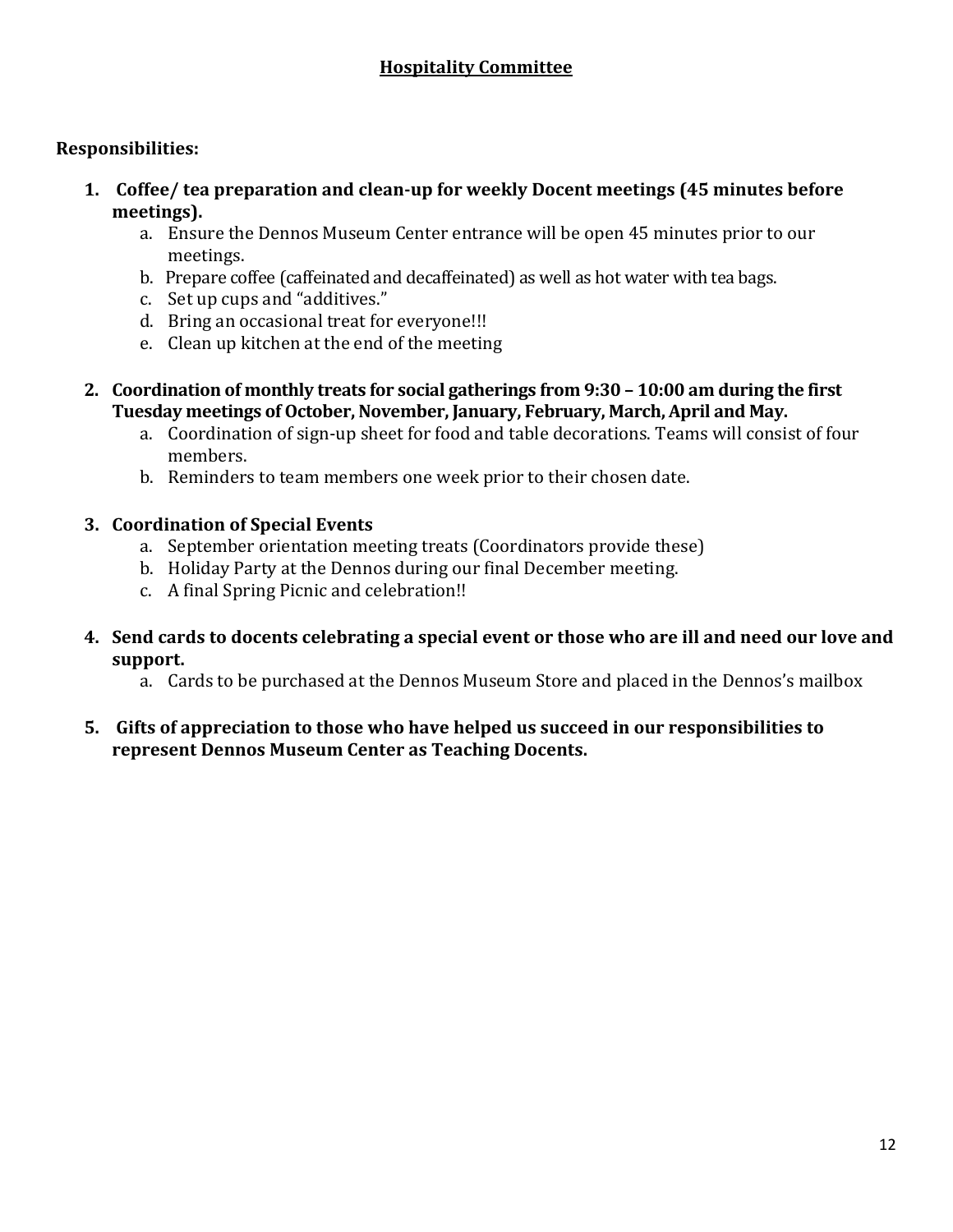# **General Procedures**

## <span id="page-12-1"></span><span id="page-12-0"></span>**Substitution**

Our programs rely on each Docent to be at the Museum on his or her scheduled day and time for tours. If a Docent needs a substitute:

- Arrange for a substitute as soon as possible
- Make certain that your substitute is qualified to take over your role
- Notify staff and lead docent of the substitution
- Record your substitute's name on the white board

## <span id="page-12-2"></span>**Absences**

Please notify the Curator of Education of planned travel time. Record your planned absences on the Docent board in the copy room area.

## <span id="page-12-3"></span>**Volunteer Credit Hours**

As a docent, it is *extremely important* that you record your volunteer hours in the Docent Hours Notebook. Each Docent will fill out a Volunteer Activity Report. There are blank sheets in the front of the Hours Notebook. All hours will be added in late June as our fiscal year runs July through June. These hours are used for grant applications and volunteer recognition.

Docents record all times spent preparing for, doing, or evaluating any work you do here at the museum, including tours, training sessions, workshops, special events, library, committee meetings, etc. These include but are not limited to:

- Docent Meetings (These hours are recorded by the Curator of Education.)
- Tour preparation and research
- Giving Tours
- Volunteering at special events or workshops
- Preparing training materials
- Preparing materials for the museum
- Committee meetings and related work
- Visiting other museums (this counts as research for tours and material preparation)
- Workshops at the museum that pertain to museum collections, exhibitions, and programs

## <span id="page-12-4"></span>**Signing Up for Tours**

- Each docent is assigned a day for which they are responsible.
- Each docent checks the white board between 9:15 and 9:30 on Tuesday morning training days.
- When there is a tour on their day, the docent signs up for the tour. Find the *Group Registration Sheet* in the folders near the white board.
- A lead docent (marked with an asterisk) takes responsibility for contacting the teacher and ensuring that communication among docents exists regarding the tour details.
- Docents keep their leave announcements current on the white board so that other docents know when people are out of town and need their day to be covered.
- If a tour is scheduled late, the Curator of Education will send out an email tour alert to the docents letting them know about the tour. They can sign up by emailing back or on the white board.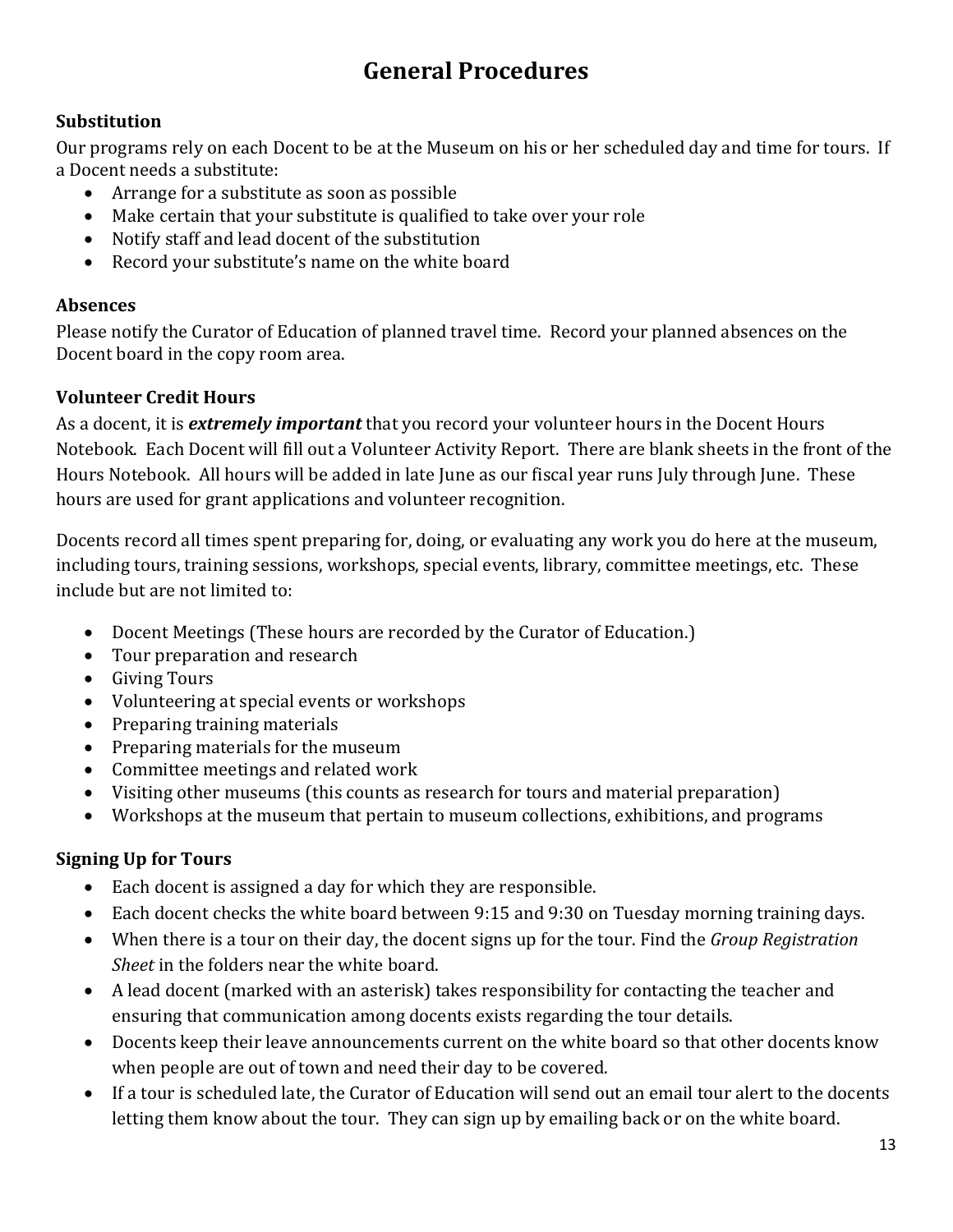## <span id="page-13-0"></span>**Tour Procedures**

- Lead docents should do the following:
	- o Ensure that enough docents are signed up for the tour
	- o Go to the tour folders and find the reservation form for that day and specific tour. Make sure all the docents helping with the tour have their names written on the board.
	- o If a packet has not yet been sent to the teacher, check with the Curator of Education to make sure one is sent out.
	- o Using the *Teacher Contact Outline* as a guide, call or email the teacher and ask the questions on the form. Be sure to confirm the date, time and fee, as well as ask if there are any special needs or curriculum connections the teacher is looking for.
	- o Check with staff to confirm that all necessary rooms have been reserved and tech support is available for the tour.
	- o Contact all the docents for the tour and go over the tour goals, objectives, etc. and begin to formalize your tour.
- Show up for the tour at least 30 minutes prior to the start of the tour.
- Greet the teachers, students and chaperones.

TO START THE TOUR:

- o Introduce all the docents
- o Explain the importance of evaluation forms to teachers/hand out evaluations
- o Review museum behavior in a positive manner (please refrain from using negative language)
- o Inform group members of the locations of the bathrooms and coatrooms
- o Remind students to stay with their group
- Tour: Prepare your tour so it covers the objectives of the teacher. Also make sure you pay attention to the goals on the *Teacher Evaluation Form*.
- Provide closing remarks; ask for summaries from students.
- Thank the group and invite them back.
- Fill out the *Docent Evaluation Form* with your team and put it in the Curator of Education's box.
- Send out a Dennos Museum Postcard as a thank you note for visiting us.

## <span id="page-13-1"></span>**Forms**

The following forms are used throughout the scheduling, touring, and evaluation process:

- Group Registration Sheet (white/tan) found in the folders in the mail room by the white board.
- Teacher Contact Outline (gold) to use when contacting a teacher to ensure accurate notetaking.
- Tour Outline (no color) to use when planning your tour, providing helpful organization.
- Docent Evaluation Form (pink) to fill out with your docent team immediately following tour.
- Teacher Evaluation Form (green) for teacher to fill out following their tour.
- Postcard to send to the classroom as a "thank you" for their visit.